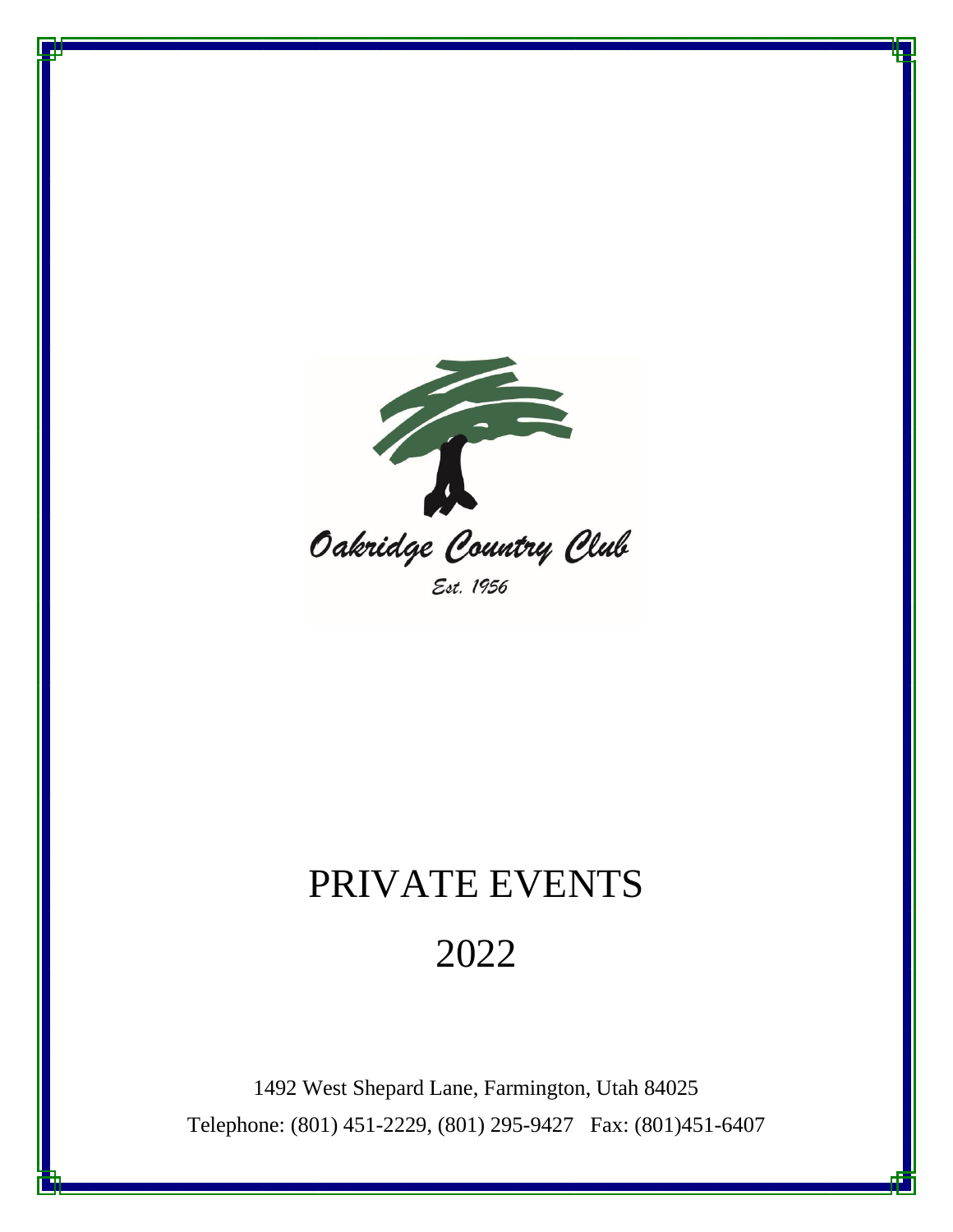Thank you for considering Oakridge Country Club for your event. This package lists the many different services that we can provide for you in planning all aspects of your event.

Please let us know if you have any special needs or requests that are not covered in our private event packet. Should a custom menu be desired, Executive Chef Peter Villano and I will be happy to design a menu to fit your special needs. We are here to help you create a memorable affair.

To reserve a date, please call us at 801-451-2229.

Gentry Erickson Assistant General Manager Oakridge Country Club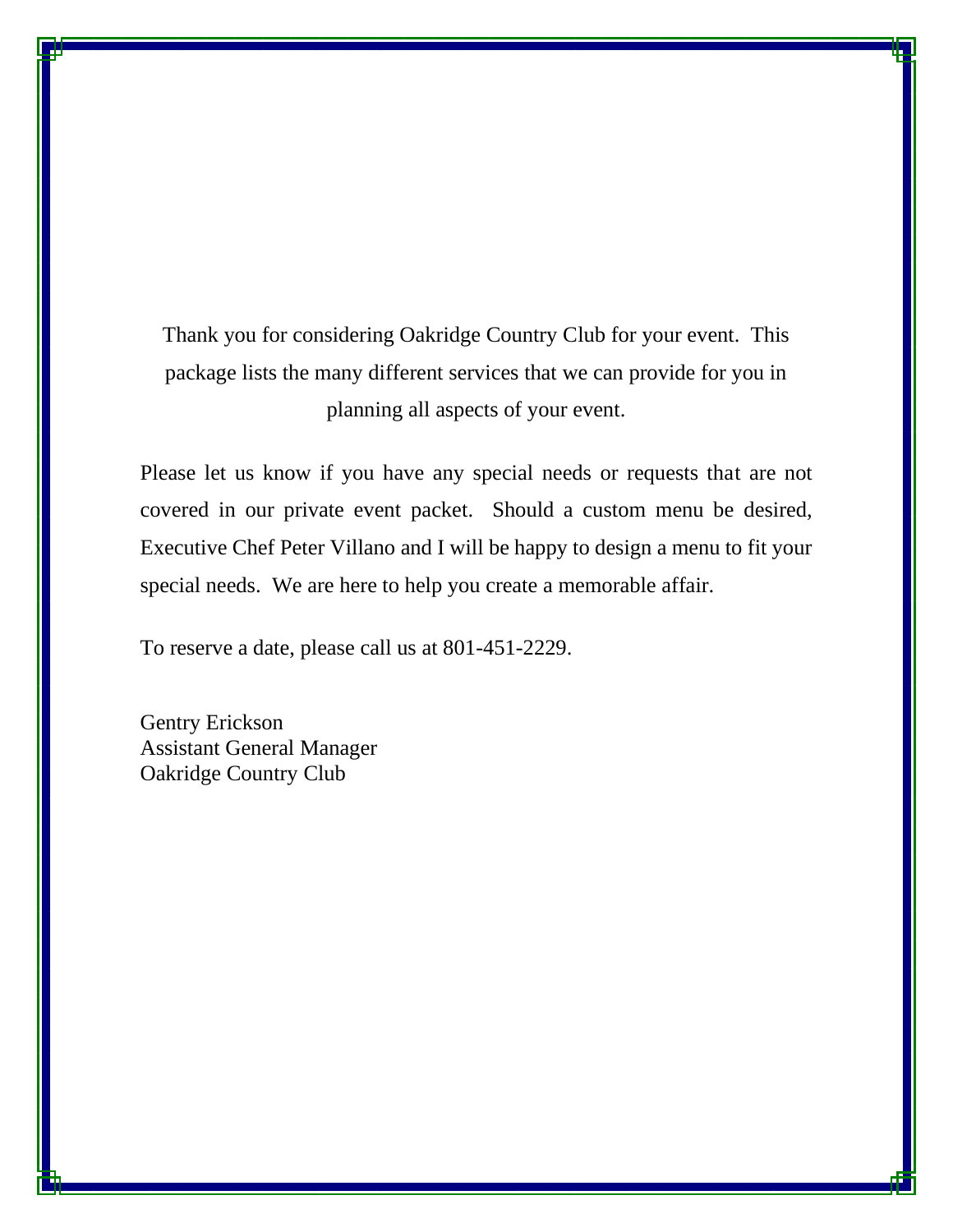# **Terms and Conditions**

### **Procedure**

It is important that you read and understand all the information contained in this packet to ensure that your event is as successful as possible. We prefer to work with one person in the planning of your event. The events coordinator must be notified of meal selection, approximate number of guests, room arrangements, time parameters, equipment requests, and all details no less than two weeks prior to your event.

## **Menu Selection**

Please, remember to submit your menu selection at least two weeks prior to your event. For plated meals you may select one item off of the menu for your entire group. If you choose to select more than one option, a fee of \$2.00 per meal will be added for each additional meal choice. If you have any children under age 11 attending the event a kids menu is available.

## **Final Count**

Oakridge Country Club must be notified of the exact number of guests attending an event at least **three business days** prior to your event. This number will be considered the guarantee, and may not be reduced after this time. Please note that you will be charged for the number of guests given as your final count, even if the actual attendance is lower. We will prepare 5% above the guaranteed number of guests. *If no guarantee is received by the events coordinator three business days prior to your event, we will consider your last indication of expected guests to be your guarantee.* If the number of guests exceeds the guarantee plus the 5% allowance, you will be charged at 1-1/2 times the per-person cost of the event for the "additional" guests. We reserve the right to substitute other available food and services, if necessary, when the guarantee plus the 5% number of guests is exceeded.

## **Buffets & Hors D'Oeuvres**

In order to ensure that the cuisine you select is pleasing to both the palate and the eye, all selections are priced per person. *All buffets and hors d'oeuvres will be satisfying from the first patron through the last. For this reason and to comply with health regulations, no food may be taken from the premises.*

## **Price Quotations**

Price quotations, verbal or written, are subject to change due to fluctuation in costs. Confirmed prices will be established only when the menu has been set. There is a food minimum of \$15.00 per person.

## **Payment**

A service charge of 20% and the applicable sales tax will be added to your final bill. The service charge is used to cover costs including set-up, server wages, linens, dishes and other items. Payment must be made in full at the end of your function. Oakridge Country Club accepts checks, Visa, Master Card or American Express. In the case that a credit card is used there will be a processing fee of \$25 for charges up to \$2000 and \$50 for charges of \$2000 or more added to the final total.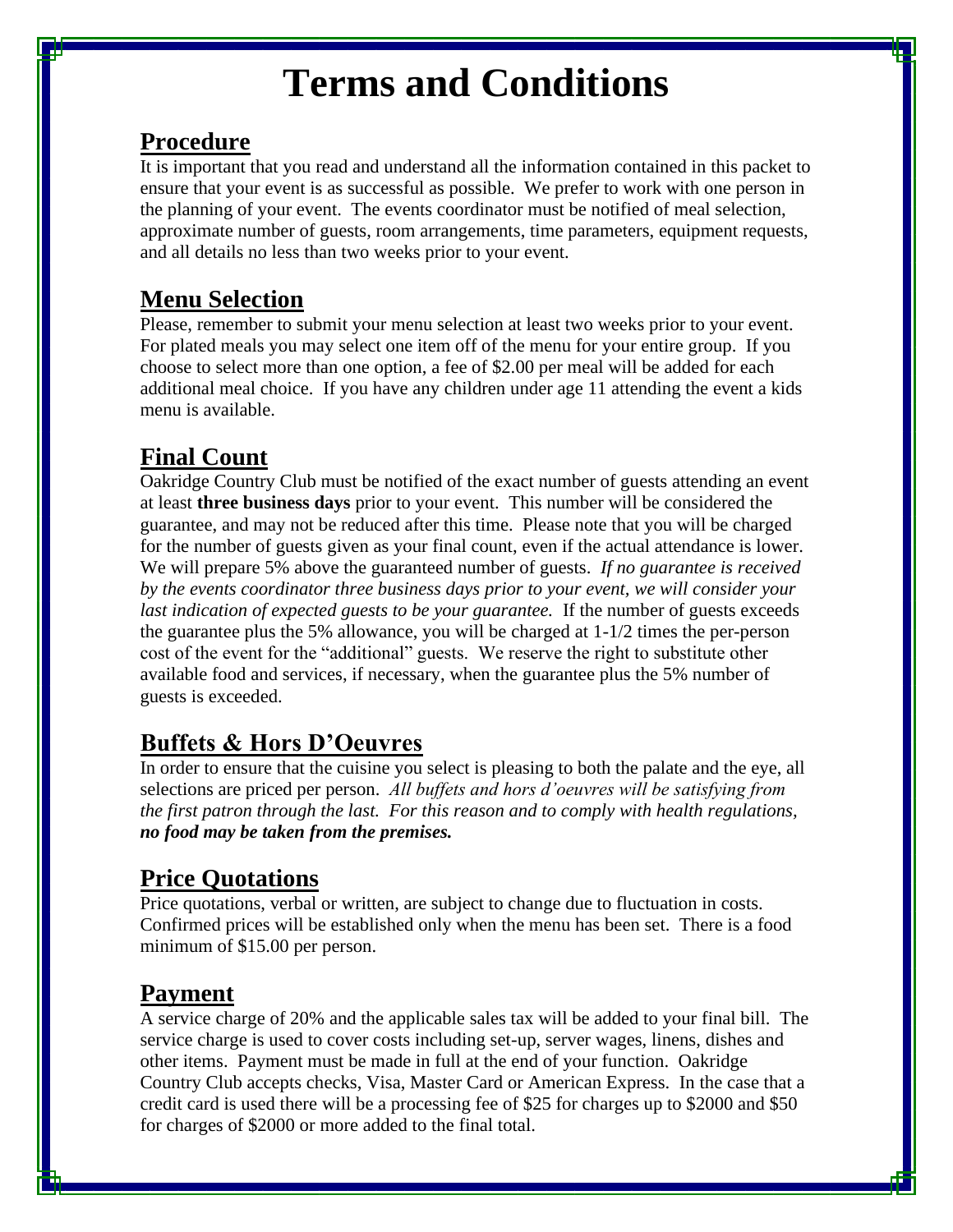#### **Gratuity**

While not mandatory, the servers at Oakridge greatly appreciate gratuity. This helps boost morale and motivation to maintain the high standards of service practiced by those employed at Oakridge Country Club.

#### **Closing**

All bands and other entertainers must finish their last set by 12:00 midnight. Outdoor entertainment must finish by 10:00 p.m. All banquet rooms must be vacated by 12:30 a.m. We reserve the right to control all events held on club premises, and to discontinue service of alcoholic beverages at any time, if, in the judgment of club management, it would be in the club's best interest.

#### **Damages**

Oakridge Country Club does not allow the affixing of anything to the walls, floors, furnishings, or ceilings of rooms with nails, tape, staples, or any other substances. It is important to note that even the smallest of damage may require the painting of an entire wall. The club member who serves as host or sponsor of an event will be responsible for any damage or loss of property that occurs in the function room or other areas of the club that is caused by his or her guest, invitees, or independent contractors affiliated with the function. It is the host's responsibility to ensure that guests, invitees, and independent contractors affiliated with the event (particularly those held in the Banquet and Dining rooms) **remain off the golf practice areas, and any area of the golf course.**

### **Property**

Oakridge does not have the space available to store personal property, equipment, or supplies belonging to or rented to a member or an event host. All such items must be removed from the club at the end of the function. Oakridge will not assume or accept responsibility for damage to or loss of personal articles or rented equipment left in the club prior to, during, or following any event.

## **Club Facilities**

Oakridge has rooms with varying seating capacities available for private functions. These rooms are reserved based upon estimates given at the time of the initial booking. We reserve the right to relocate any function to an alternate room within the club.

Please be advised that changes in the room arrangements within 72 hours of your event may result in additional labor charges. If you require any extraordinary room set-up you will be given a written proposal including layout and pricing for your approval.

**The grill area of the club is reserved for exclusive use by our members. It may not be reserved for private parties. If guests from your event enter the grill area they will be asked to return to the room in which their event is being held.** 

## **Dress Code**

Event hosts, guests, and invitees are expected to be in appropriate attire for the activity they are participating in at the club. Torn, tattered or obscene clothing will not be tolerated. Shoes must be worn at all times. Denim is prohibited at the club. Club management will have final determination as to the appropriateness of dress and reserves the right to deny access to the facility. We suggest notifying your guests of our policy. We reserve the right to allow or deny services based on our dress code.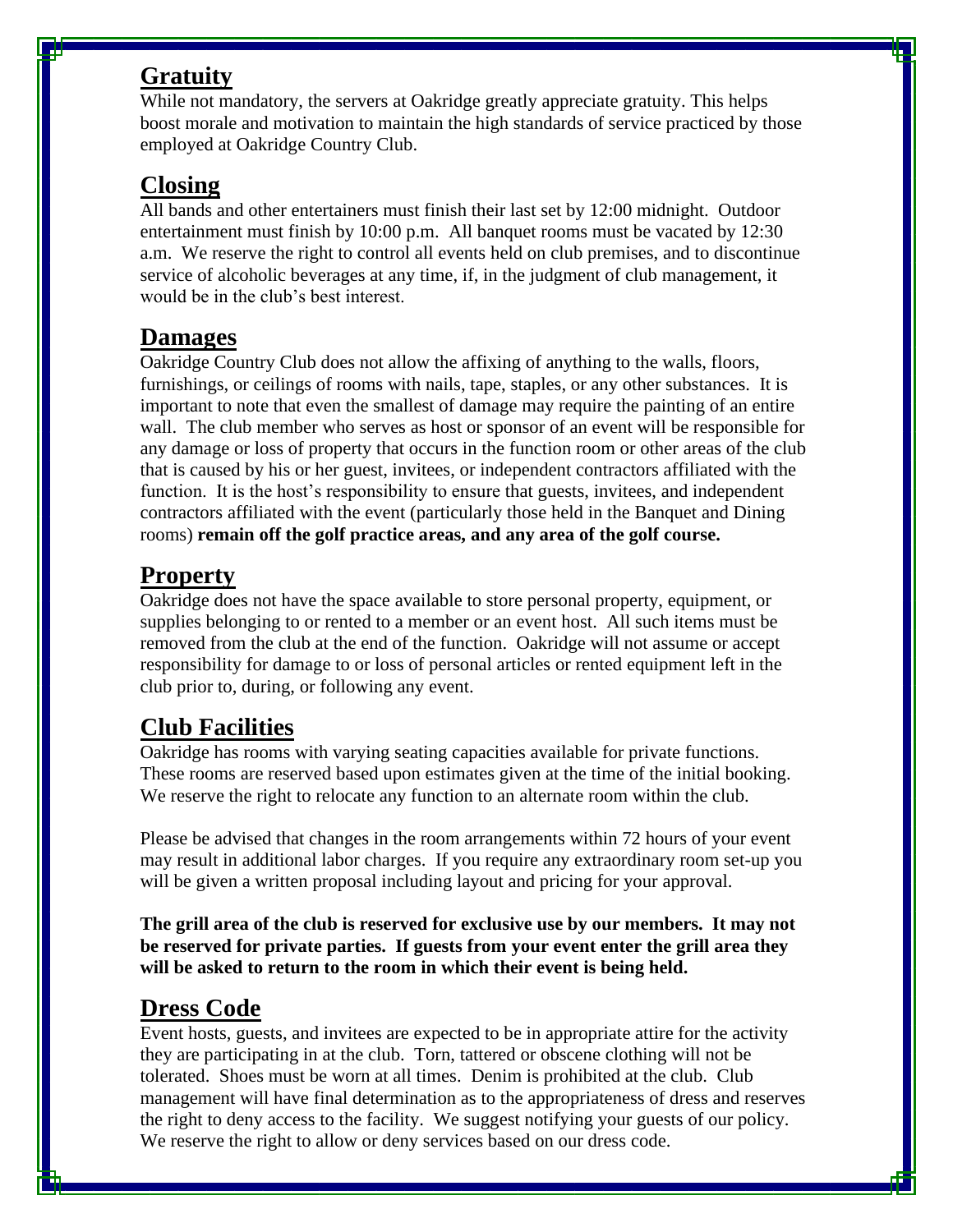#### **General**

Events must be held during normal hours of operation. Parties held during times that the club is normally closed (i.e., Mondays) must meet certain minimum requirements and may be subject to a surcharge. All events must be sponsored by a current Oakridge member, or current member of a reciprocal club. *No event may be held without the completion and filing of a sponsorship form.*

#### **Christmas Events**

December's menus, policies and prices are subject to change on a yearly basis. December events book quickly and are further limited by Oakridge annual events, so we encourage booking Holiday events as early as possible with at least 60 days advanced notice.

### **Deposits**

All deposits must be received within 15 days of booking in order to reserve and confirm your event date. All bookings are considered tentative until the required deposit is paid in full. For member events, there is no room charge. **Anyone who is not a member of the club, will pay a room fee to use the facility.**

Member-sponsored/non-member hosted banquet events require the following deposits:

\$500.00 – Banquet Room \$250.00 – Dining Room \$50.00 – Board Room \$50.00 – Card Room

### **Cancellations**

Cancellations made between January and November must be made at least two weeks prior to the event. If a cancellation is not made at least two weeks prior to the event and the area is not rebooked, the member will be responsible for a cancellation fee equal to 50% of the anticipated food charges. December cancellations must be made sixty (60) days prior to the event.

### **Wedding Ceremonies and Receptions**

A room rental fee of \$750.00 will be assessed for all member-sponsored/non-member hosted events. There is a \$400.00 ceremony fee only for all weddings, which includes set up for the ceremony and a rehearsal prior to the actual event. For a ceremony with a reception there is a \$200.00 ceremony fee.

No outside food is allowed onto club premises. Oakridge Country Club will cater the complete menu with the exception of a wedding cake. The service staff will cut and serve the wedding cake in addition to a dessert selection if one is made. A cake cutting fee of \$1.00 per person will be charged.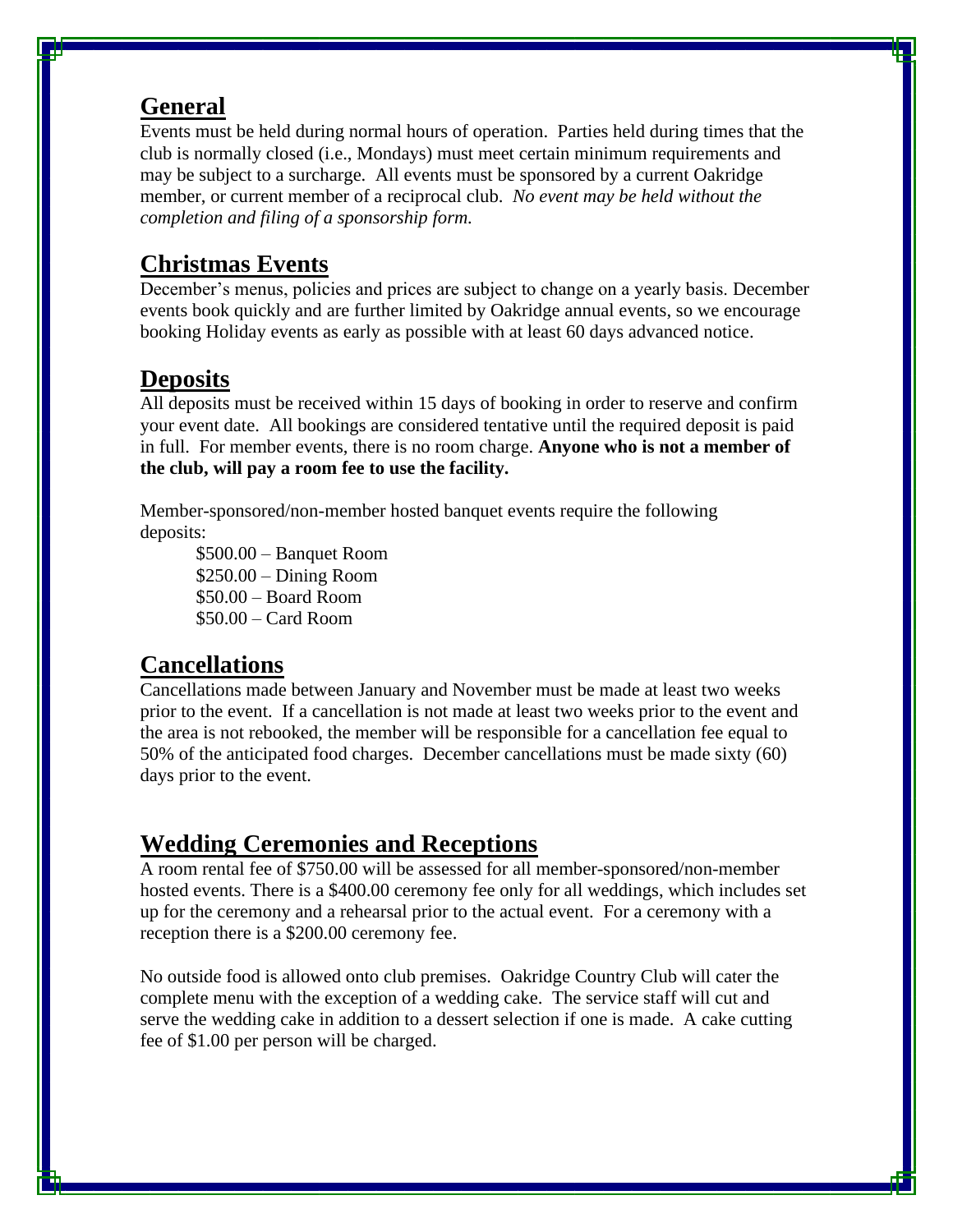## **Meetings**

Oakridge Country Club will provide a professional atmosphere for you and your colleagues for your business meetings or seminars. Set-up prices include four hours use of the room, tables and chairs set according to your specifications, water, notepads and pens. We also have audio-visual equipment available for rent to enhance your presentation.

Our meeting room set-up charges are as follows and do not include sales tax:

Banquet Room \$75.00

Board Room \$50.00

#### Break #1

Bottled Soft Drinks, and Coffee *\$5.00 per person*

Bottled Soft Drinks, and Coffee, Cookies and Brownies. *\$7.00 per person*

Break #2

Break #3

Bottled Soft Drinks, Coffee, and Lemonade. Cookies and Brownies. Whole Fresh Fruit. *\$9.50 per person*